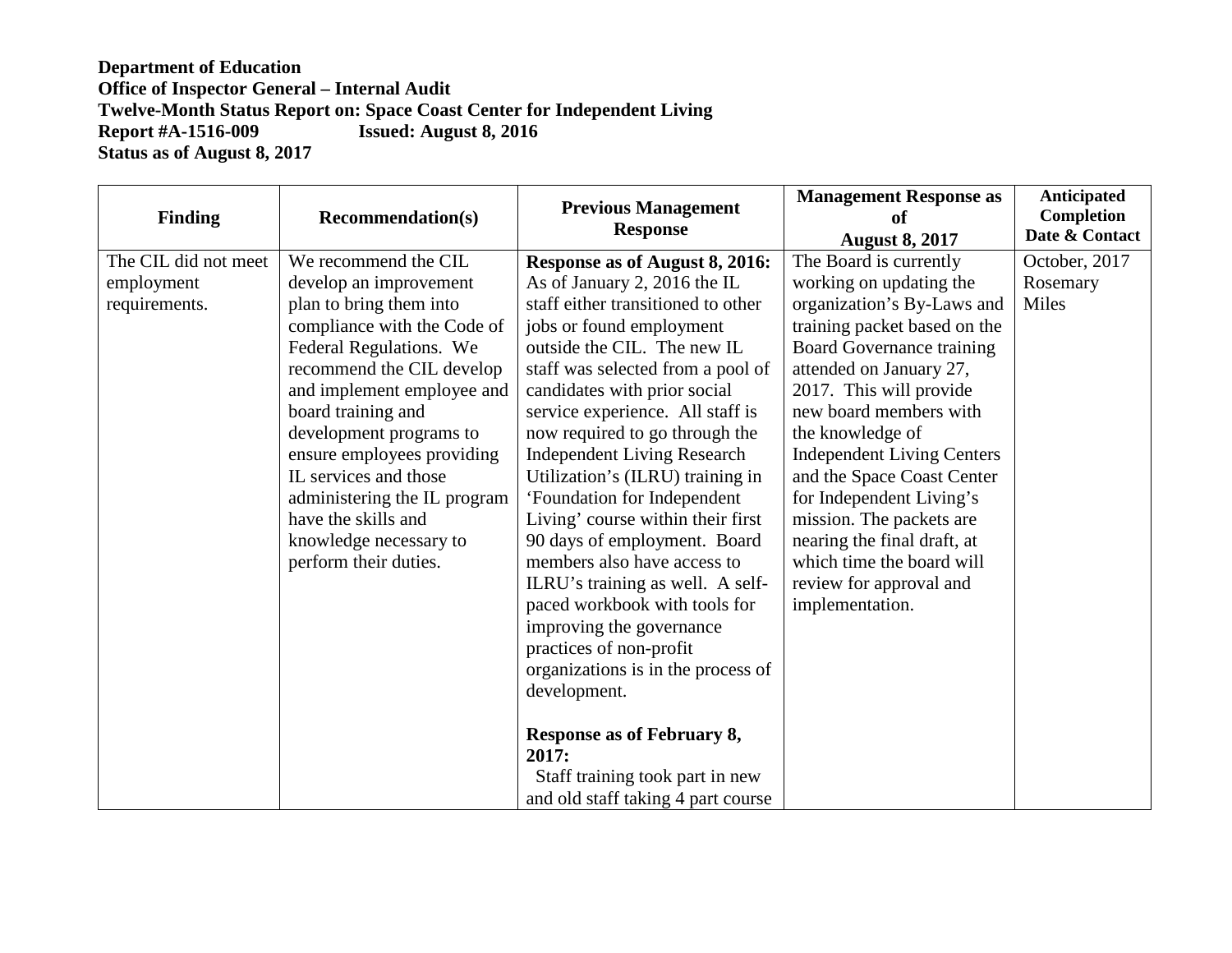| <b>Finding</b>                                                                                            | <b>Recommendation(s)</b>                                                                                                                                                                                                                                                    | <b>Previous Management</b><br><b>Response</b>                                                                                                                                                                                                                                                                                                                                                                                                                                                                                                                                                                                                                                                                                                                                   | <b>Management Response as</b><br>of<br><b>August 8, 2017</b>                                                                                                                                                                                                                                                                      | <b>Anticipated</b><br>Completion<br>Date & Contact |
|-----------------------------------------------------------------------------------------------------------|-----------------------------------------------------------------------------------------------------------------------------------------------------------------------------------------------------------------------------------------------------------------------------|---------------------------------------------------------------------------------------------------------------------------------------------------------------------------------------------------------------------------------------------------------------------------------------------------------------------------------------------------------------------------------------------------------------------------------------------------------------------------------------------------------------------------------------------------------------------------------------------------------------------------------------------------------------------------------------------------------------------------------------------------------------------------------|-----------------------------------------------------------------------------------------------------------------------------------------------------------------------------------------------------------------------------------------------------------------------------------------------------------------------------------|----------------------------------------------------|
| The CIL did not<br>provide the four<br>independent living<br>core services to one<br>of the two counties. | We recommend the CIL<br>serve eligible individuals<br>with the four independent<br>living core services in<br><b>Brevard and Indian River</b><br>County as stated in the SPIL<br>for Florida for 2014-2016<br>and the CIL's Program<br>Services Policies and<br>Procedures. | through the ILRU website.<br><b>Additionally VocRehab training</b><br>for both staff and Board held on<br>$2/2/2016$ . Process Mapping held<br>on 4/7-4/8/2016;<br>The staff participates in<br>continuous training. The Board<br>also attended a training on Board<br>Governance January 27, 2017,<br>they are now working on<br>creating material to train new<br>Board members.<br>Response as of August 8, 2016:<br>Space Coast CIL's new IL team<br>is now part of the Interagency<br>Council serving Indian River<br>County. This Council is made<br>up of various non-profit and<br>government organizations whose<br>focus is persons with disabilities.<br>This partnership has opened the<br>opportunity to reach the Indian<br>River community and it is<br>ongoing. | For fiscal year 2016-2017<br>Space Coast Center for<br>Independent Living doubled<br>the number of consumers<br>served in Indian River<br>County from the number<br>served in fiscal year 2015-<br>2016. Space CIL currently<br>holds Independent Living<br>skills classes at Gulfstream<br>Goodwill Industries in Vero<br>Beach. | On-going<br>Rosemary<br>Miles                      |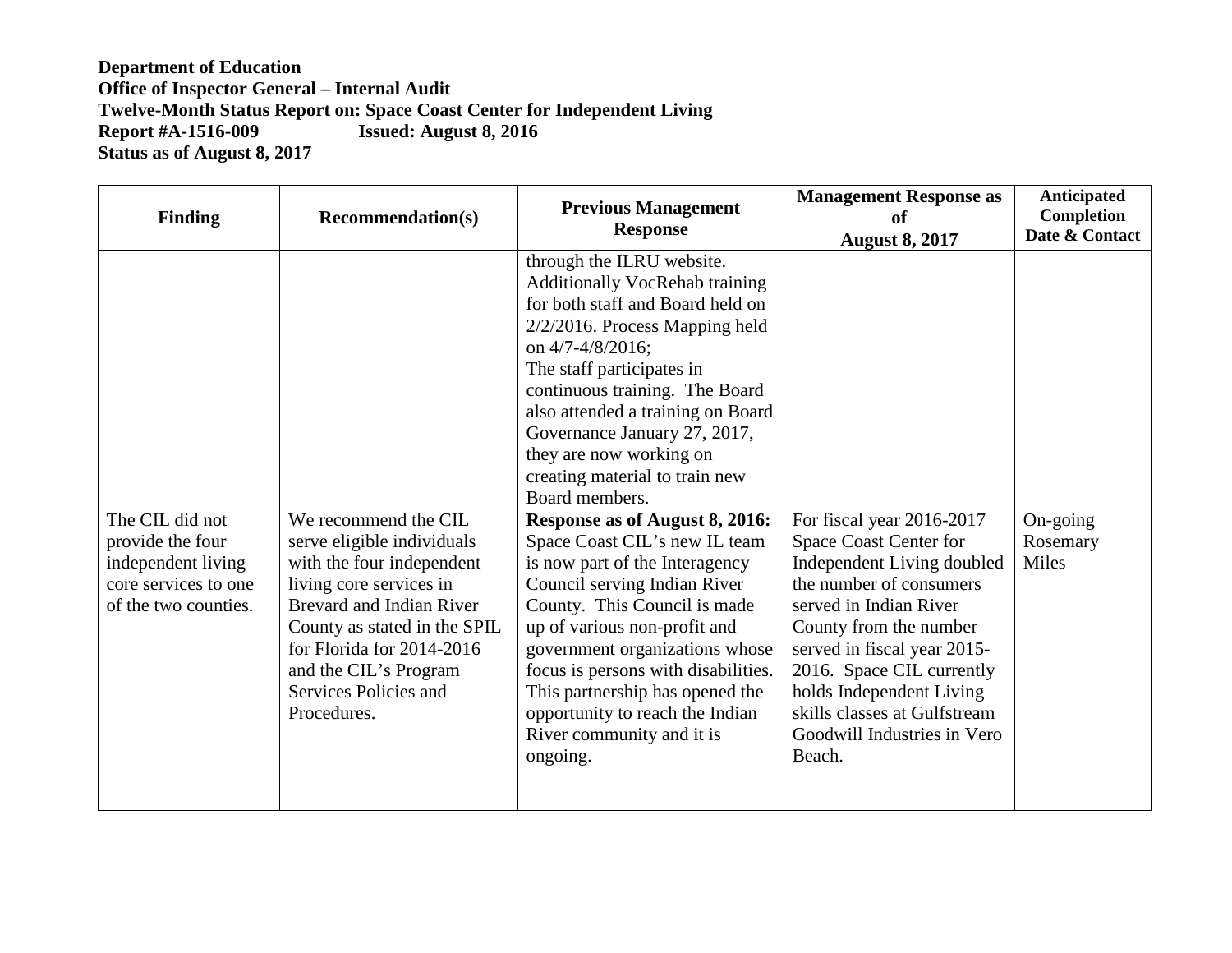| <b>Finding</b>                                           | <b>Recommendation(s)</b>                                                                                                                                                                         | <b>Previous Management</b><br><b>Response</b>                                                                                                                                                                                                                                                                                                                                               | <b>Management Response as</b><br>of                                                                                                                                                            | <b>Anticipated</b><br>Completion<br>Date & Contact |
|----------------------------------------------------------|--------------------------------------------------------------------------------------------------------------------------------------------------------------------------------------------------|---------------------------------------------------------------------------------------------------------------------------------------------------------------------------------------------------------------------------------------------------------------------------------------------------------------------------------------------------------------------------------------------|------------------------------------------------------------------------------------------------------------------------------------------------------------------------------------------------|----------------------------------------------------|
|                                                          |                                                                                                                                                                                                  | Response as of February 8,<br>2017:<br>Staff continues to foster<br>interagency relationships in<br>Indian River County and deliver<br>IL 5 core services.<br>Agency currently addressing<br>office space needs in Indian<br>River.                                                                                                                                                         | <b>August 8, 2017</b>                                                                                                                                                                          |                                                    |
| The CIL policies and<br>procedures need<br>improvements. | We recommend the CIL<br>update its financial policies<br>and procedures so they do<br>not conflict with contract<br>terms and consistently follow<br>its established policies and<br>procedures. | Response as of August 8, 2016:<br>Space Coast CIL board policy<br>committee is reviewing the<br>financial policies and procedures<br>to ensure the policies accurately<br>reflect the needs of the<br>contractual terms.<br>Response as of February 8,<br>2017:<br>Board and Staff are working<br>together in finalizing the review<br>and updating of agency's<br>Policies and Procedures. | The Board is finalizing the<br><b>Financial Policies review</b><br>process. They are nearing<br>the final draft, at which time<br>the board will review for<br>approval and<br>implementation. | October, 2017<br>Rosemary<br>Miles                 |
| The CIL continued to<br>charge consumers a               | We recommend DVR<br>develop guidelines for                                                                                                                                                       | Response as of August 8, 2016:<br>WIOA changed the definition of                                                                                                                                                                                                                                                                                                                            | To date the Administration<br>on Community Living has                                                                                                                                          | October 2017<br>Jennifer                           |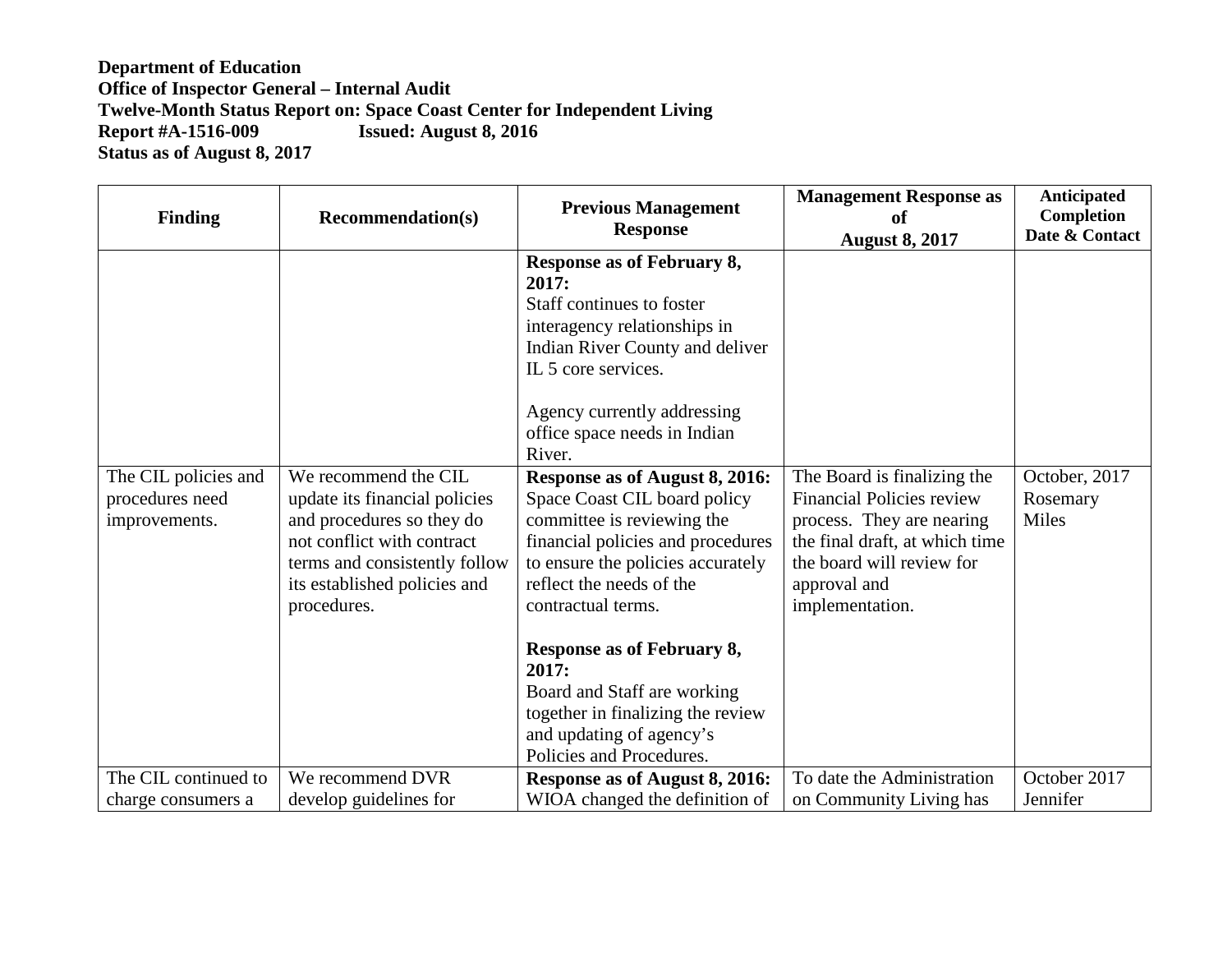| <b>Finding</b>         | <b>Recommendation(s)</b>   | <b>Previous Management</b><br><b>Response</b> | <b>Management Response as</b><br>of<br><b>August 8, 2017</b> | <b>Anticipated</b><br><b>Completion</b><br>Date & Contact |
|------------------------|----------------------------|-----------------------------------------------|--------------------------------------------------------------|-----------------------------------------------------------|
| fee for transportation | charging consumers for the | "Center for Independent Living"               | provided no guidance                                         | Powell/Maggie                                             |
| services despite       | cost of IL services or     | by adding the words "regardless"              | regarding financial means                                    | Munsey                                                    |
| DVR's failure to       | disallow the practice.     | of age or income". The addition               | testing. To address this                                     |                                                           |
| develop guidelines.    |                            | of this language brings the                   | issue Vocational                                             |                                                           |
|                        |                            | legality of financial                         | Rehabilitation has inserted                                  |                                                           |
|                        |                            | testing/participation into                    | the following language in                                    |                                                           |
|                        |                            | question. We have sought                      | the contract template for                                    |                                                           |
|                        |                            | clarification from our federal                | Centers for Independent                                      |                                                           |
|                        |                            | partner, the Administration on                | Living to begin being used                                   |                                                           |
|                        |                            | Community Living, but until                   | October 2017:                                                |                                                           |
|                        |                            | final regulations are published               |                                                              |                                                           |
|                        |                            | we won't know the answer. In                  | "The Center shall not                                        |                                                           |
|                        |                            | the meantime, CILs are                        | require financial needs                                      |                                                           |
|                        |                            | forbidden from charging                       | testing or financial                                         |                                                           |
|                        |                            | consumers with disabilities for               | participation by consumers                                   |                                                           |
|                        |                            | services provided with VR                     | of independent living                                        |                                                           |
|                        |                            | funds. All CILs have been                     | services funded under the                                    |                                                           |
|                        |                            | notified of this prohibition,                 | State Plan for Independent                                   |                                                           |
|                        |                            | including via a "Technical"                   | Living (SPIL) unless or                                      |                                                           |
|                        |                            | <b>Assistance Reminder – Charging</b>         | until guidelines are                                         |                                                           |
|                        |                            | Consumers for Services" email                 | developed in collaboration                                   |                                                           |
|                        |                            | on March 14, 2011. Space Coast                | with the Division of                                         |                                                           |
|                        |                            | CIL was also specifically                     | <b>Vocational Rehabilitation</b>                             |                                                           |
|                        |                            | reminded of this prohibition in               | and the Florida Independent                                  |                                                           |
|                        |                            | the findings of the Rehabilitation            | Living Council, and                                          |                                                           |
|                        |                            | <b>Services Administration</b>                | approved by a majority of                                    |                                                           |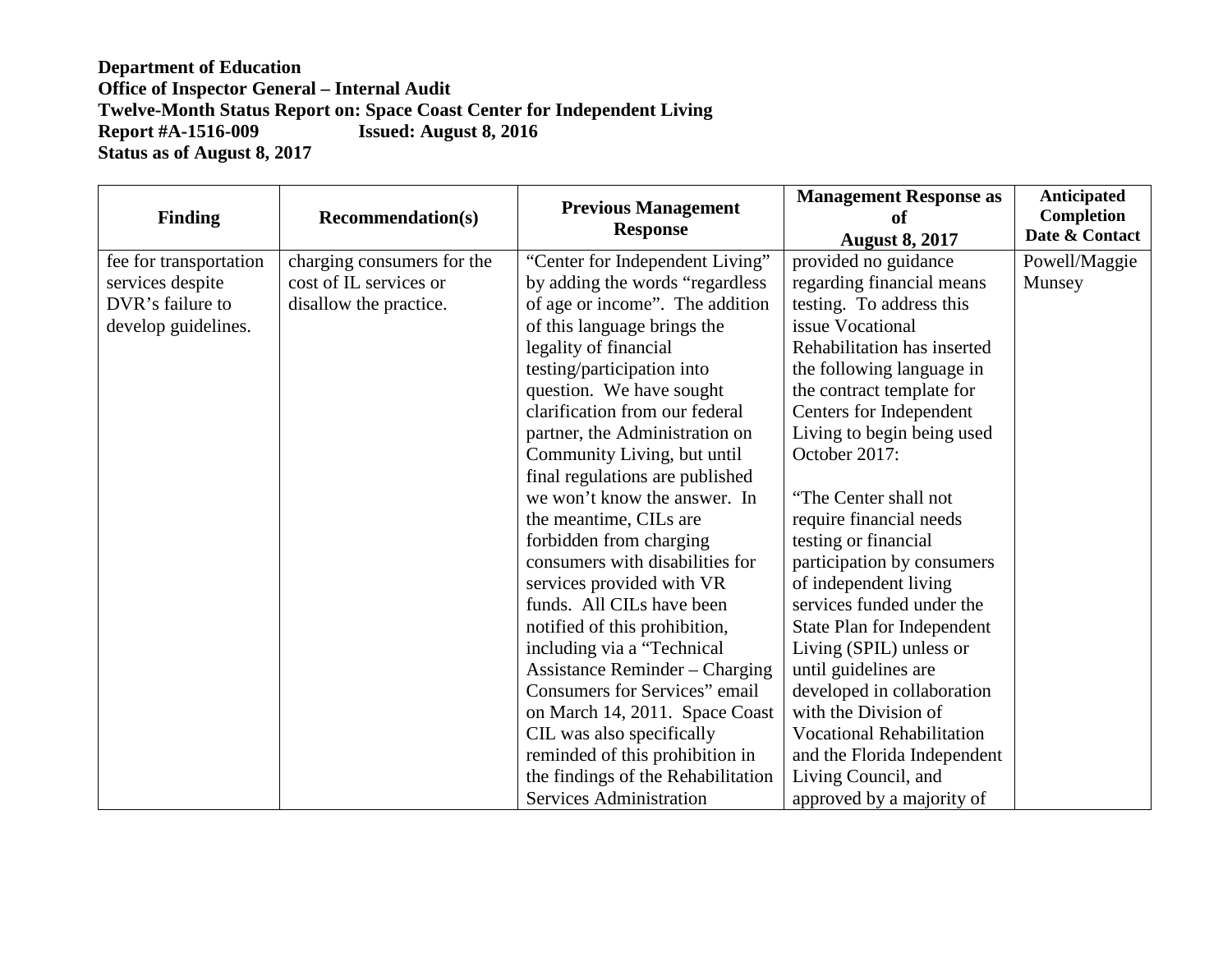| <b>Finding</b> | <b>Recommendation(s)</b> | <b>Previous Management</b><br><b>Response</b>                      | <b>Management Response as</b><br>of<br><b>August 8, 2017</b> | <b>Anticipated</b><br>Completion<br>Date & Contact |
|----------------|--------------------------|--------------------------------------------------------------------|--------------------------------------------------------------|----------------------------------------------------|
|                |                          | <b>Compliance Review Report</b><br>dated October 14, 2014, which   | the Center Directors".                                       |                                                    |
|                |                          | were reinforced by VR during                                       |                                                              |                                                    |
|                |                          | the site visit. Space Coast CIL                                    |                                                              |                                                    |
|                |                          | was most recently reminded of<br>the prohibition via email on July |                                                              |                                                    |
|                |                          | 6, 2016.                                                           |                                                              |                                                    |
|                |                          |                                                                    |                                                              |                                                    |
|                |                          | Response as of February 8,<br>2017:                                |                                                              |                                                    |
|                |                          | As a result of WIOA on                                             |                                                              |                                                    |
|                |                          | November 28, 2016 the final rule                                   |                                                              |                                                    |
|                |                          | outlining the amendments to the                                    |                                                              |                                                    |
|                |                          | Rehabilitation Act of 1973,<br>which transferred the               |                                                              |                                                    |
|                |                          | administrative duties for Centers                                  |                                                              |                                                    |
|                |                          | for Independent Living from the                                    |                                                              |                                                    |
|                |                          | <b>Federal Department of Education</b>                             |                                                              |                                                    |
|                |                          | <b>Rehabilitation Services</b>                                     |                                                              |                                                    |
|                |                          | Administration to Health and                                       |                                                              |                                                    |
|                |                          | Human Services' Administration                                     |                                                              |                                                    |
|                |                          | on Community Living, went into                                     |                                                              |                                                    |
|                |                          | to effect. The amendments                                          |                                                              |                                                    |
|                |                          | provided limited direction to                                      |                                                              |                                                    |
|                |                          | CILs on the development of fee                                     |                                                              |                                                    |
|                |                          | for service policies. The                                          |                                                              |                                                    |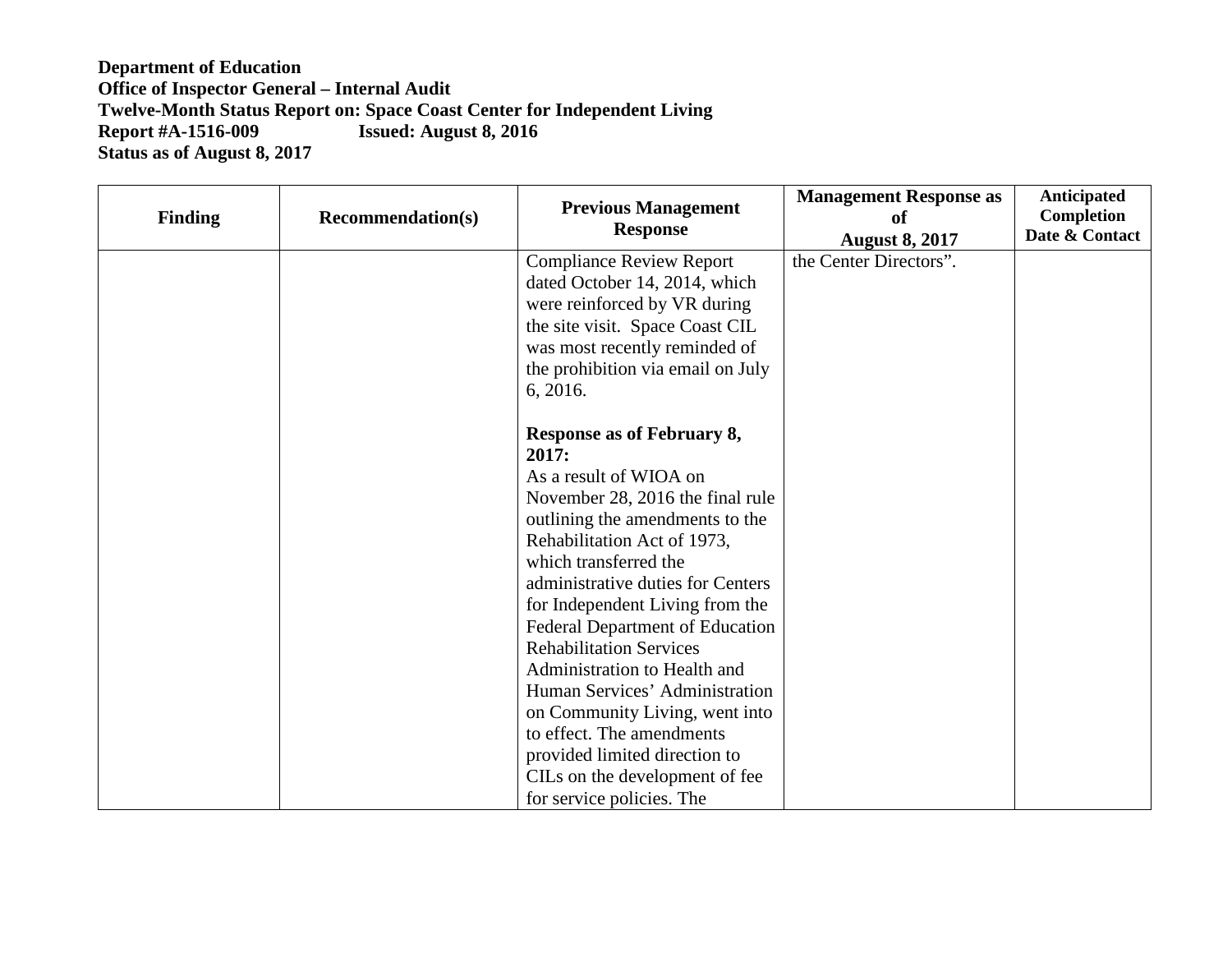| <b>Finding</b>                                      | <b>Recommendation(s)</b>                                                                                                                 | <b>Previous Management</b><br><b>Response</b>                                                                                                                                                                                                                                                                                                                                                                                                                                                                                                                                                                                                                                                                                                                                        | <b>Management Response as</b><br>of                                                                                                                                                                                                                                                                                                                                                                                                                                                                  | <b>Anticipated</b><br>Completion<br>Date & Contact                         |
|-----------------------------------------------------|------------------------------------------------------------------------------------------------------------------------------------------|--------------------------------------------------------------------------------------------------------------------------------------------------------------------------------------------------------------------------------------------------------------------------------------------------------------------------------------------------------------------------------------------------------------------------------------------------------------------------------------------------------------------------------------------------------------------------------------------------------------------------------------------------------------------------------------------------------------------------------------------------------------------------------------|------------------------------------------------------------------------------------------------------------------------------------------------------------------------------------------------------------------------------------------------------------------------------------------------------------------------------------------------------------------------------------------------------------------------------------------------------------------------------------------------------|----------------------------------------------------------------------------|
| The CIL did not meet<br>employment<br>requirements. | We recommend DVR<br>provide technical assistance<br>as needed to ensure the CIL<br>remains eligible for state and<br>federal assistance. | language stated, "The final rule<br>does not address the use of fee-<br>for-service models, though we<br>encourage CILs to consider how<br>to ensure that any application of<br>such a model is accomplished in<br>a way that is consistent [with<br>independent living philosophy]".<br>Response as of August 8, 2016:<br>In March, the independent living<br>director and two performance<br>improvement consultants visited<br>the center and provided<br>extensive technical assistance,<br>including reviewing current<br>policies and process mapping.<br><b>Response as of February 8,</b><br>2017:<br>VR will continue to provide<br>technical assistance regarding<br>the qualifications of staff and<br>will include a review of staff<br>qualifications based on accepted | <b>August 8, 2017</b><br><b>Vocational Rehabilitation</b><br>will begin on-site<br>monitoring of Centers for<br>Independent Living in the<br>fall of 2017. Review of<br>staff qualifications and<br>training based on position<br>will be part of the process.<br><b>Vocational Rehabilitation</b><br>staff will make<br>recommendations based on<br>any identified deficiencies<br>in staff expertise.<br><b>Vocational Rehabilitation</b><br>staff is scheduled to provide<br>training at the 2017 | September and<br>October of<br>2017<br>Jennifer<br>Powell/Maggie<br>Munsey |
|                                                     |                                                                                                                                          | levels of expertise established by<br>the field as part of periodic                                                                                                                                                                                                                                                                                                                                                                                                                                                                                                                                                                                                                                                                                                                  | Statewide Independent<br>Living Conference,                                                                                                                                                                                                                                                                                                                                                                                                                                                          |                                                                            |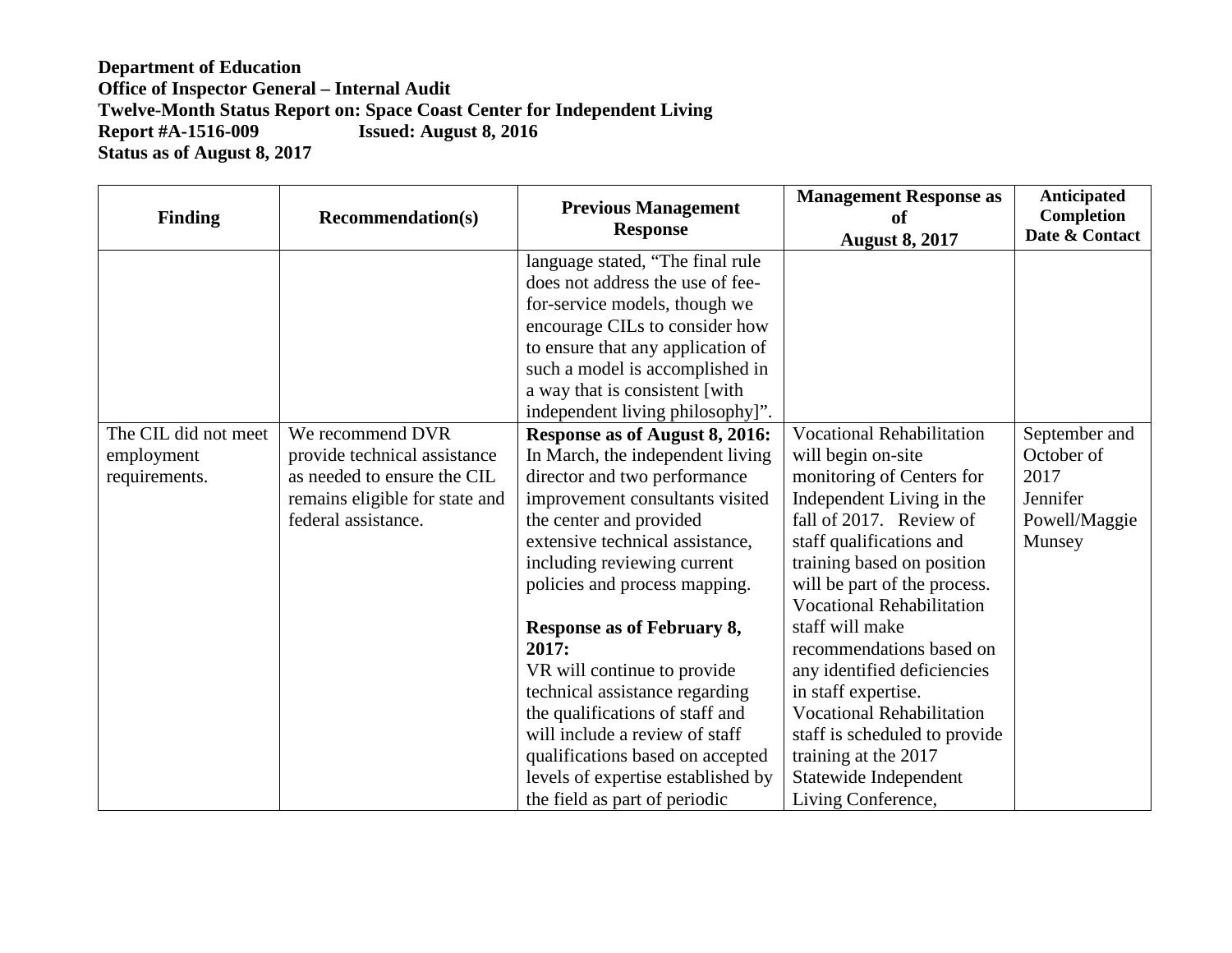| <b>Finding</b>                                                                                            | <b>Recommendation(s)</b>                                                                                 | <b>Previous Management</b><br><b>Response</b>                                                                                                                                                                                                                                                                                                                                                                                                                                                                                                                                                     | <b>Management Response as</b><br>of<br><b>August 8, 2017</b>                                                                                                                                                                   | <b>Anticipated</b><br>Completion<br>Date & Contact        |
|-----------------------------------------------------------------------------------------------------------|----------------------------------------------------------------------------------------------------------|---------------------------------------------------------------------------------------------------------------------------------------------------------------------------------------------------------------------------------------------------------------------------------------------------------------------------------------------------------------------------------------------------------------------------------------------------------------------------------------------------------------------------------------------------------------------------------------------------|--------------------------------------------------------------------------------------------------------------------------------------------------------------------------------------------------------------------------------|-----------------------------------------------------------|
|                                                                                                           |                                                                                                          | monitoring. VR will also, as a<br>part of future monitoring, review<br>CILs for polices regarding the<br>onboarding and on-going<br>training of CIL staff as it<br>pertains to IL best practices and<br>job-specific content. In 2017,<br>VR in conjunction with CILs and<br>the Florida Independent Living<br>Council will provide a statewide<br>conference on independent<br>living. Mandatory training will<br>be provided to all attending CIL<br>staff with subject matter based<br>on IG findings and repeated<br>technical assistance provided by<br>the program and contract<br>manager. | September 13-14, and will<br>include as part of the<br>training, how Centers can<br>mitigate deficiencies<br>identified through<br>administration reviews.                                                                     |                                                           |
| The CIL did not<br>provide the four<br>independent living<br>core services to one<br>of the two counties. | We recommend DVR add<br>language in its contracts with<br>the CILs to specify service<br>delivery areas. | Response as of August 8, 2016:<br>This language will be added<br>when new contracts are<br>developed in 2017.<br><b>Response as of February 8,</b><br>2017:<br>VR has included language in the                                                                                                                                                                                                                                                                                                                                                                                                    | VR is currently developing<br>the revised contract<br>templates for Centers for<br>Independent Living. The<br>target for executing new<br>contracts with all Centers<br>for Independent Living is<br>October of 2017. Language | October of<br>2017<br>Jennifer<br>Powell/Maggie<br>Munsey |